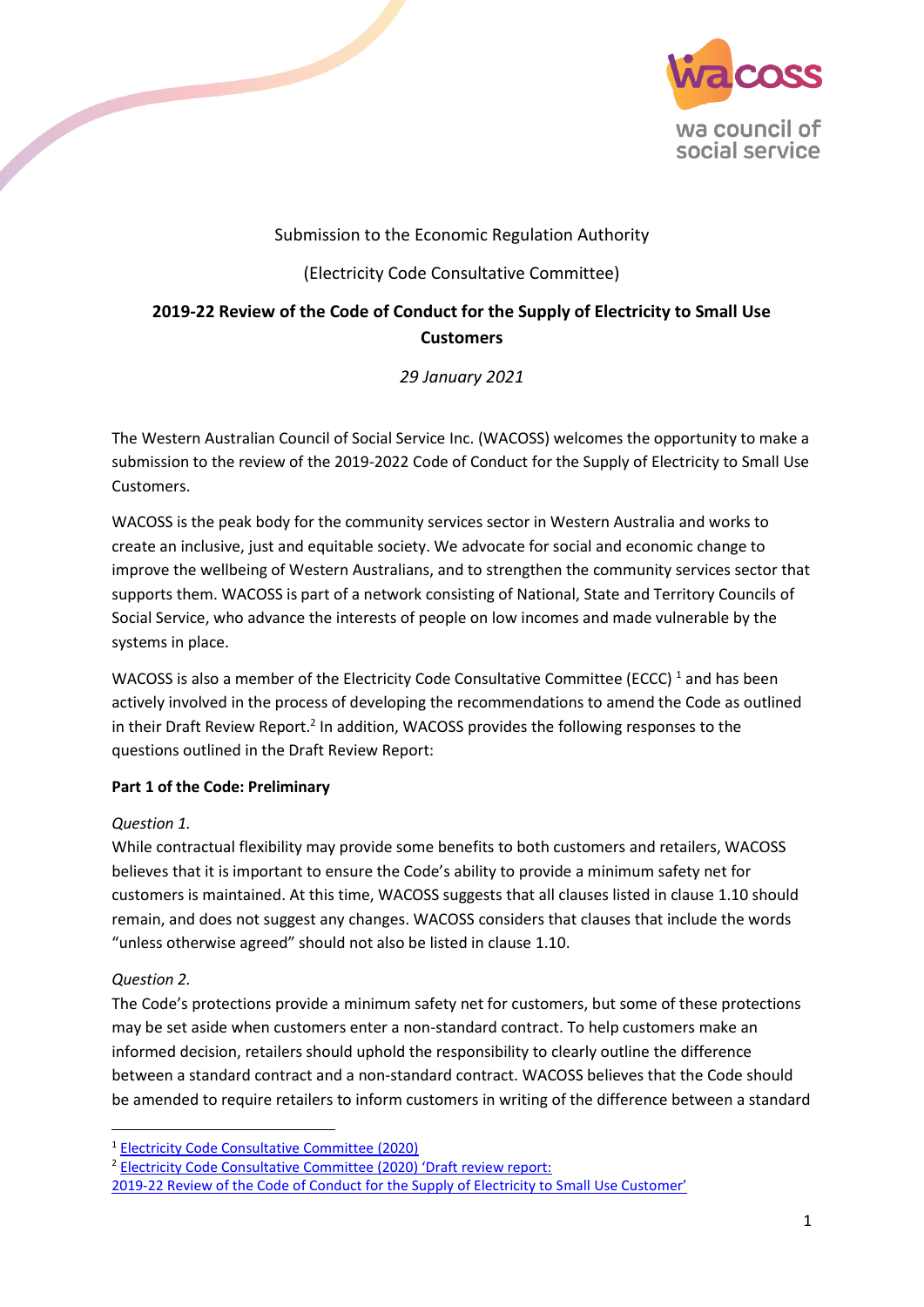form contract and non-standard contract and if they have contracted out of one or more protections of the Code.

#### **Part 4 of the Code: Billing**

#### *Question 3.*

The National Energy Retail Rules (NERR) applicable in New South Wales, Queensland, South Australia, Tasmania and the Australian Capital Territory require retailers to notify customers on a fixed term market retail contract that their contract is coming to an end between 40 and 20 business days before the end date of the contract. Should this matter be taken up by the ECCC, WACOSS proposes that it be addressed in the Code and that the new provisions follow rule 48 of the NERR to provide a level of consistency with other jurisdictions.

#### *Question 4.*

**.** 

Electricity bills are a key way to inform people about their plan and usage and are the primary touchpoint between consumers and their electricity provider. WACOSS believes that the amount of information currently included on a bill is appropriate and that retailers should provide sufficient rationale for the removal of any bill items.

Although bill digitalisation offers new opportunities for retailers to simplify bill design by providing links to detailed or complex information*,* not all customers are, or will be, digitally enabled*.* For example, people on low incomes are significantly impacted by the affordability of access to digital technologies and internet services.<sup>3</sup> Although improving in some areas, there remain ongoing barriers to accessing digital technologies and affordable, reliable internet access or mobile network coverage in regional and remote communities across Australia. <sup>4</sup> As outlined in the Draft Review Report, customers who do not have, or have only limited, access to digital technology should not miss out on important information because the information is only available in a digital format. WACOSS believes that all consumers should have access to all bill information, irrespective of their ability to access digital technology.

In addition, Western Australians have diverse levels of general and digital literacy and experience using digital technologies and the internet.<sup>5</sup> Even when consumers have agreed to receive their bill electronically, consumers may have difficulty in confidently navigating and critically evaluating a digitalised bill with links to separate and more complex information. Some older Western Australians who encountered modern technologies later in life or people with disability, for example, may need considerable support to engage with digital technologies and digitally-enabled services. For this reason, WACOSS does not support the amendment of clause 4.5 to allow retailers to provide information in different formats for customers who have agreed to receive their bill electronically as it may place some customers at a disadvantage when accessing important information.

<sup>&</sup>lt;sup>3</sup> Government of Western Australia (2020[\) Digital Inclusion in Western Australia: A Blueprint for a Digitally-](https://www.wa.gov.au/sites/default/files/2020-07/Consultation%20draft.%20A%20Blueprint%20for%20a%20digitally-inclusive%20state_6.pdf)[Inclusive State](https://www.wa.gov.au/sites/default/files/2020-07/Consultation%20draft.%20A%20Blueprint%20for%20a%20digitally-inclusive%20state_6.pdf)

<sup>4</sup> Better Internet for Rural, Regional & Remote Australia (2018) [Regional Telecommunications Independent](https://www.communications.gov.au/sites/default/files/submissions/better_internet_for_rural_regional_remote_australia_birrr.pdf?acsf_files_redirect)  [Review Committee \(RTIRC\) Submission](https://www.communications.gov.au/sites/default/files/submissions/better_internet_for_rural_regional_remote_australia_birrr.pdf?acsf_files_redirect)

<sup>&</sup>lt;sup>5</sup> Government of Western Australia (2020[\) Digital Inclusion in Western Australia: A Blueprint for a Digitally-](https://www.wa.gov.au/sites/default/files/2020-07/Consultation%20draft.%20A%20Blueprint%20for%20a%20digitally-inclusive%20state_6.pdf)[Inclusive State](https://www.wa.gov.au/sites/default/files/2020-07/Consultation%20draft.%20A%20Blueprint%20for%20a%20digitally-inclusive%20state_6.pdf)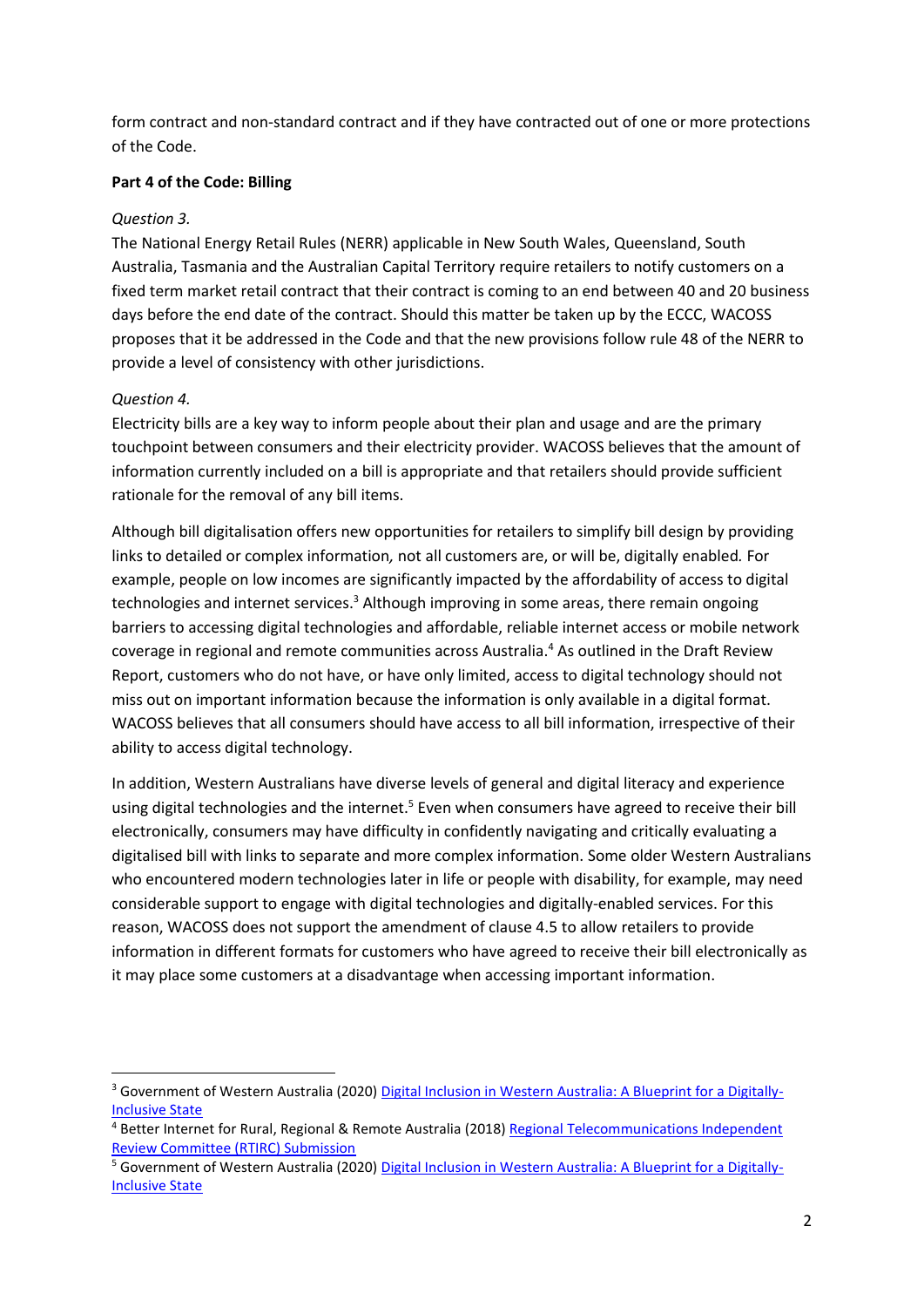#### **Part 6 of the Code: Payment difficulties and financial hardship**

### *Question 5.*

Energy is an essential service that should, at all times, be accessible, affordable and equitable. Open and frequent communication about retailer policies and assistance programs has proven to be key in maintaining high customer satisfaction, particularly during challenging times such as the current coronavirus pandemic.<sup>6</sup> By establishing an entitlement to assistance for all residential customers, it may be clearer for customers what their rights are and improve customer satisfaction, while ensuring that no customer is denied assistance. Improving access to financial relief may also serve as an opportunity for retailers to more proactively prevent customers from getting into debt. The advantage for retailers is that they do not have to spend time and resources assessing whether a customer is experiencing payment difficulties or not. WACOSS supports an amendment to the Code to require retailers to offer a payment extension and an instalment plan to all residential customers.

#### *Question 6.*

The seasonal nature of energy consumption during the peak summer period in Western Australia and the resultant size of the bills, mean that low-income households, particularly in regional areas, can be at substantial risk of bill shock.<sup>7</sup> Higher bills may divert money away from other regular expenses necessary for quality of living, such as food or healthcare, and can impact personal and family health. Offering bill smoothing as a form of assistance may provide advantages for not only low-income households, but all residential customers, as it reduces the impact of seasonal energy usage and makes energy costs more predictable.<sup>8</sup> WACOSS strongly supports an amendment of the Code to require retailers to offer bill smoothing to all residential customers as a form of assistance.

#### *Question 7.*

The National Energy Customer Framework (NECF) provides protections that recognise energy as an essential service, including a process for early identification of vulnerable customers by the retailer. Retailers are required under the NECF, by law, to offer and apply payment plans for customers the retailer believes are having difficulty paying their bills.<sup>9</sup> A simple analysis of payment patterns that demonstrate a customer's repeated difficulties in paying their bills should be sufficient to trigger a belief in the retailer that a customer requires support (in the form of a payment plan or other payment assistance). Informing the customer of the payment assistance supports available should occur at this early stage in the process of retailer identification to help prevent customers from entering utility debt or severe hardship. WACOSS supports an amendment of the Code to require retailers to offer a payment extension and an instalment plan to customers who the retailer otherwise believes are experiencing repeated difficulties in paying their bill or require payment assistance.

#### *Question 8.*

 $\overline{\phantom{a}}$ 

Effective, transparent communication from the retailer to the customer should be the touchstone for any payment assistance plan. According to the Australian Energy Regulator (AER), 'what information the customer is given and how it is given…are key to meaningful compliance with the

<sup>&</sup>lt;sup>6</sup> J.D. Power (2020) 'Electric Utilities' Good Deeds—and Communication about Them—Pay Off During Pandemic, J.D. Power Finds', [Press Release](https://www.jdpower.com/business/press-releases/2020-electric-utility-residential-customer-satisfaction-study)

<sup>7</sup> WACOSS (2020) [Cost of Living Report](https://wacoss.org.au/wp-content/uploads/2020/12/Cost-of-Living-Report-2020.pdf)

<sup>&</sup>lt;sup>8</sup> AGL (2020). 'How do smooth bill payments work?' [Webpage](https://community.agl.com.au/t5/Billing-and-Payments/How-do-smooth-bill-payments-work/ta-p/214)<sup>8</sup> National Energy Retail Law Section 50(1)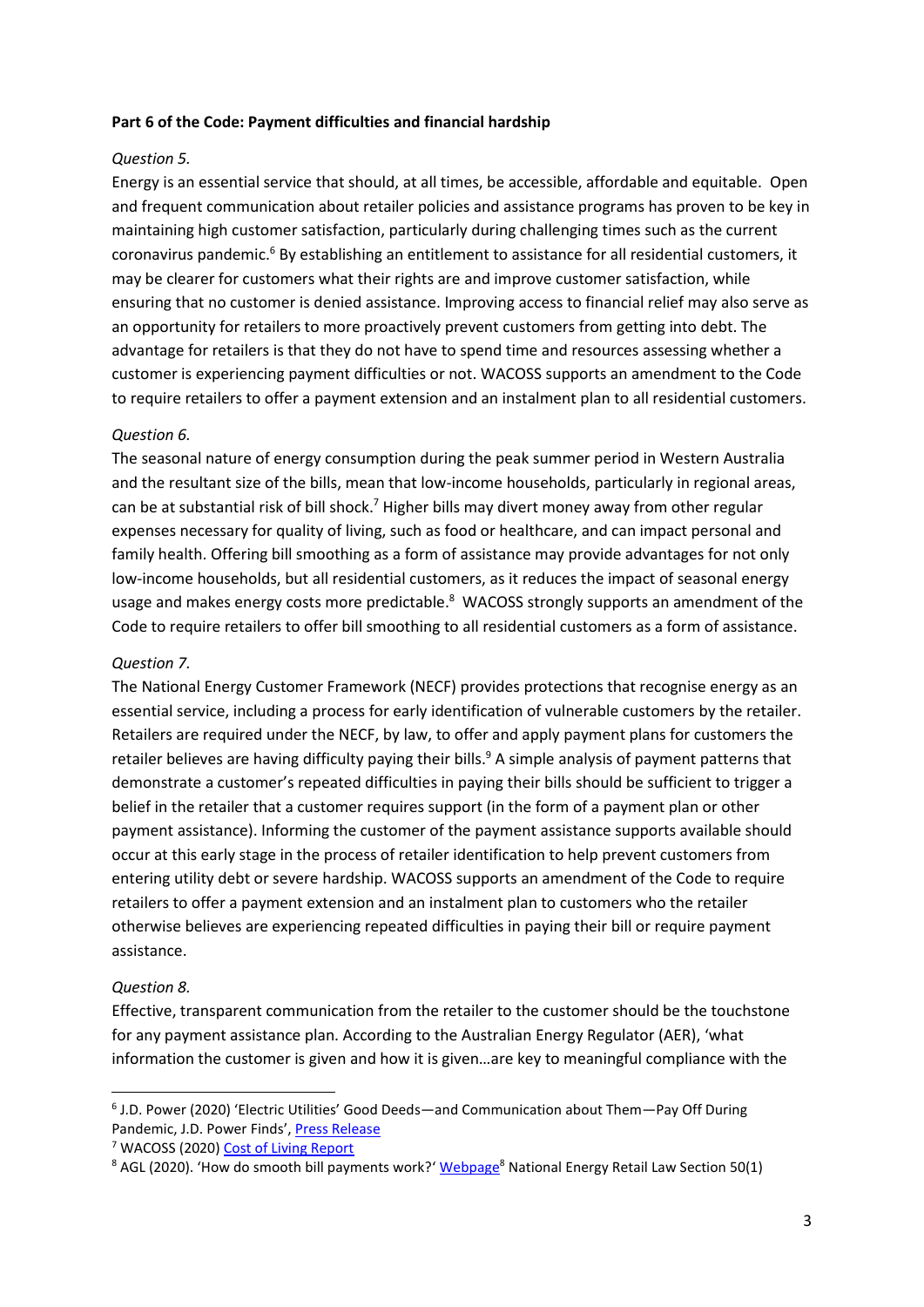law and achieving better outcomes'.<sup>10</sup> WACOSS supports the proposal that clauses 6.4(2) and (3) of the Code be amended to clarify that a retailer cannot amend an instalment plan without obtaining the customer's consent.

### *Question 9.*

The Victorian Energy Retail Code requires retailers to provide standard assistance to all residential customers which allow customers to: make equal payments at a standard interval; select a payment interval; extend the pay-by date of their bill and to make payments towards their accounts in advance. These assistance measures are to help customers who may be experiencing short-term difficulty paying a bill to avoid getting into arrears with their retailer. For customers who are in arrears of \$55 or more, or in more severe types of payment difficulty where they cannot afford to pay for their ongoing energy use, the Victorian Energy Retail Code requires retailers to provide additional, tailored assistance that makes it easier for them to pay for their on-going energy use, repay their arrears and lower their energy costs. Some of the tailored assistance measures that retailers must provide under the Victorian Energy Retail Code include:

- Specific advice about the likely costs of the customer's future electricity use and how this cost may be lowered.
- Practical assistance to help the customer lower their electricity costs, such as energy audits.<sup>11</sup>
- Putting repayment of arrears on hold, and paying less than the full cost, for an initial period 6 months, which may be extended.
- The retailer proactively proposing an amendment to an instalment plan if the customer has missed a payment under their current plan.

WACOSS submits if Victorian retailers can implement these organisational practices and are required to provide continued assistance to customers, then Western Australian retailers should be able to ensure all customers experiencing energy bill debt are contacted and provided with comparable information about supports available to them. Equitable access to assistance should be extended nationwide.

### *Question 10.*

**.** 

Following this, WACOSS supports options b and c to amend clause 6.7 to:

b) by providing that a retailer must offer a (revised) instalment plan if the customer reasonably demonstrates to a retailer that the customer cannot meet the conditions of their payment extension or instalment plan; and/or

c) consistent with clause 30(4)(b) of the Water Code

### **Part 7 of the Code: Disconnection**

In March 2020, a disconnection moratorium was put in place by the State Government to assist electricity residential customers experiencing hardship as a result of COVID-19. This was partly responsible for electricity residential customer disconnections decreasing in 2019/20 for the first

<sup>10</sup> AER, Hardship Guideline Issues Paper, December 2018, p.12

<sup>&</sup>lt;sup>11</sup> On 29 December 2020, Energy Minister Bill Johnston announced the new Household Energy Efficiency [Scheme](https://www.wa.gov.au/government/announcements/household-energy-efficiency-scheme) for Western Australia.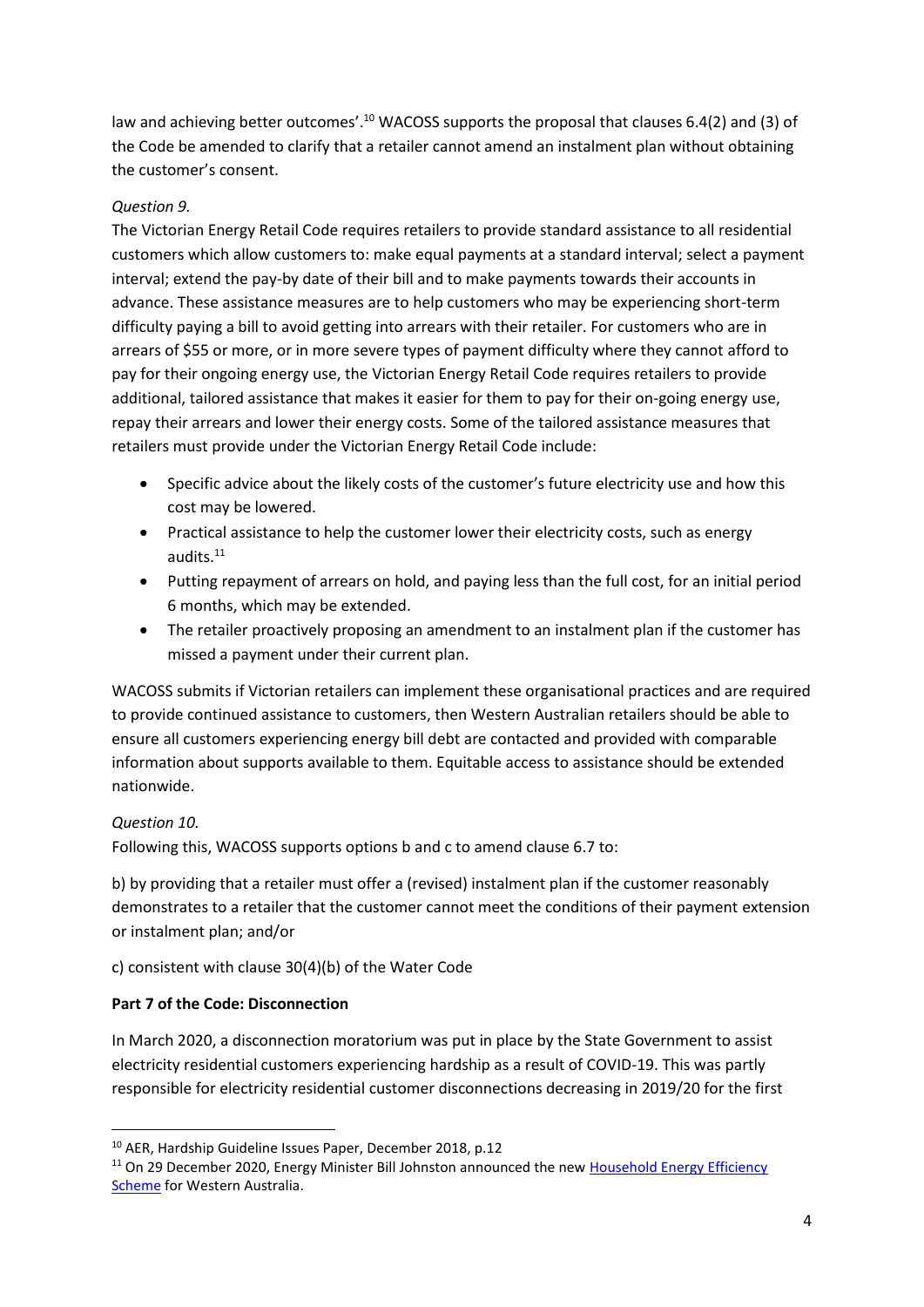time in three years. The disconnection moratorium has been extended until 30 June 2021.For the three years prior to the moratorium, however, the percentage of electricity disconnections has increased, with 2018/19 seeing it exceed 2.0 per cent for the first time since the Economic Regulation Authority commenced reporting on electricity retailer performance in 2007.<sup>12</sup>

|            | 2013/14 | 2014/15 | 2015/16 | 2016/17 | 2017/18 | 2018/19 |
|------------|---------|---------|---------|---------|---------|---------|
| Number     | 9,235   | 9,412   | 9,774   | 15,935  | 19,743  | 21,212  |
| Percentage | 0.97    | 0.97    | 0.96    | 1.60    | 1.91    | 2.02    |

Number and percentage of residential electricity customer disconnections 2014 to 2019

Source: Economic Regulation Authority (2020)

Western Australia continued to have the highest residential electricity disconnection rate among the comparable jurisdictions of News South Wales, Victoria and South Australia, with the gap between WA and the next highest widening by 0.7 percentage points in 2018/19.<sup>13</sup> Electricity disconnection can have a range of detrimental impacts for households already struggling with everyday living costs, including loss of food, an inability to bathe or to heat or cool rooms, or to maintain connection with relatives and the wider world, leading to health problems, anxiety and emotional disorders.<sup>14</sup> Because of the severity of these impacts, it is commonly acknowledged that disconnection for nonpayment should be a last resort measure.<sup>15</sup>

To reduce the high residential electricity disconnection rate in Western Australia, WACOSS strongly supports the recommendation for setting an amount below which disconnection is not allowed. WACOSS believes that this amount should be in line with that set by Australian Energy Regulator and Victoria's payment difficulty framework<sup>16</sup> at \$300.

### **Family and domestic violence**

Essential services can be used by perpetrators of family violence to coerce and cause harm as a form of economic or financial abuse, due to the critical function essential services play in daily life. Financial abuse is one of the most powerful ways a perpetrator can keep their partner or family member trapped in an abusive relationship and may also impact on that person's ability to stay safe once they leave the relationship. As essential service providers, energy retailers have an important role to play in protecting customers' account information, privacy and personal security and supporting customers and employees affected by family violence. WACOSS strongly supports the ECCC's proposal to require retailers to have a family violence policy and new standards of conduct to boost protections for customers, with better training for staff, improved account security and debt

 $\overline{\phantom{a}}$ 

<sup>12</sup> WACOSS (2020[\) Cost of Living Report](https://wacoss.org.au/wp-content/uploads/2020/12/Cost-of-Living-Report-2020.pdf)

<sup>13</sup> WACOSS (2020[\) Cost of Living Report](https://wacoss.org.au/wp-content/uploads/2020/12/Cost-of-Living-Report-2020.pdf)

<sup>&</sup>lt;sup>14</sup> St Vincent de Paul Society and Alviss Consulting (2016) 'Households in the dark Mapping electricity disconnections in South Australia, Victoria, New South Wales and South East Queensland' [Report](https://www.vinnies.org.au/content/Document/VIC/2016-June-Households-in-the-dark2.pdf)

<sup>&</sup>lt;sup>15</sup> Essential Services Commission (2017) 'Payment difficulty framework: Final Decision' [Report](https://www.esc.vic.gov.au/sites/default/files/documents/payment-difficulty-framework-final-decision-20171009.pdf)

<sup>&</sup>lt;sup>16</sup> Essential Services Commission (2018) 'Energy Retail Code review 2016 (customers facing payment difficulties)' [Report](https://www.esc.vic.gov.au/electricity-and-gas/codes-guidelines-and-policies/energy-retail-code/energy-retail-code-review-2016-customers-facing-payment-difficulties)